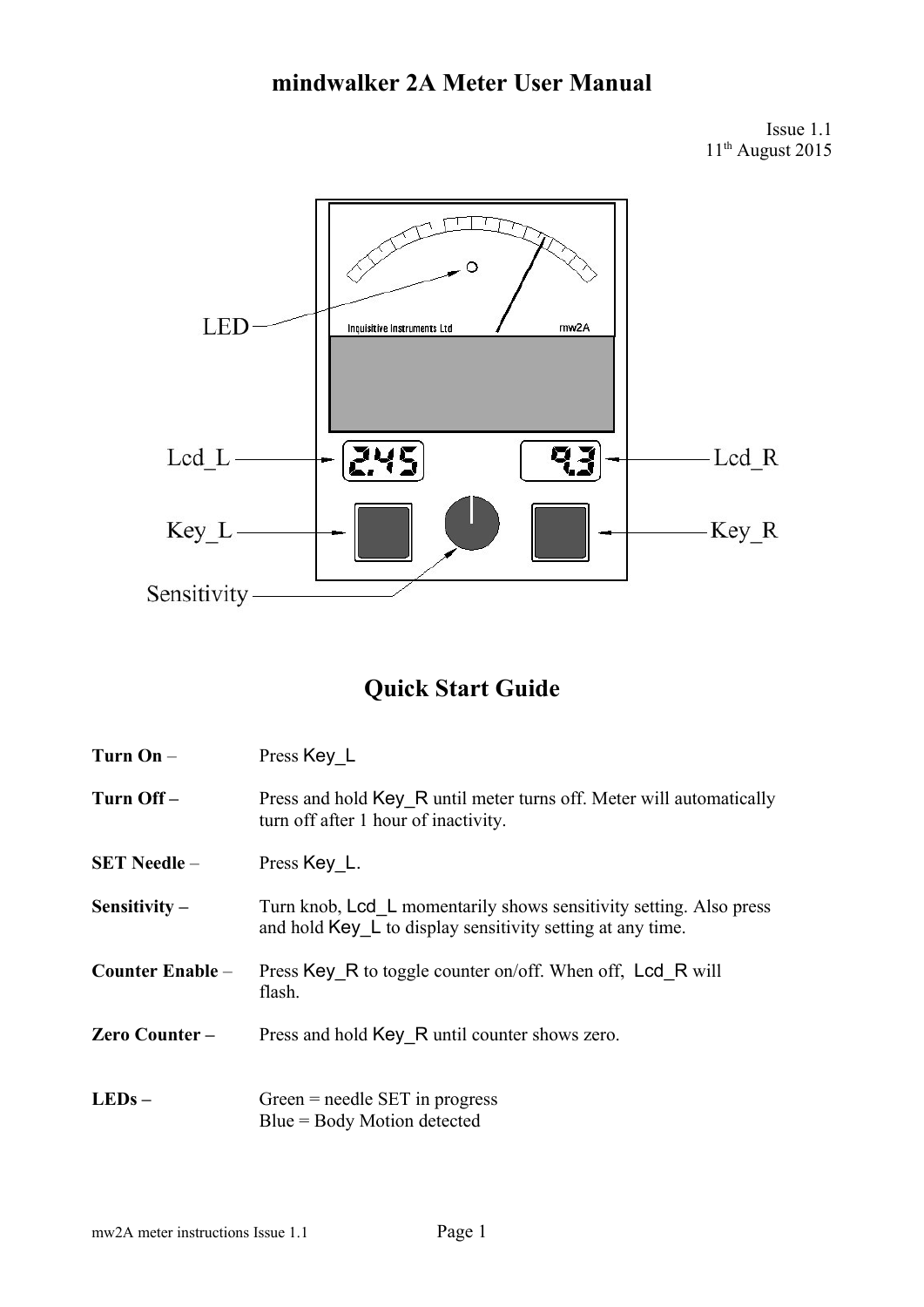# **Detailed Operation**

#### **Turn on sequence**

Press Key\_L. The green **LED** illuminates and the firmware version is shown (**F** on left, version number on right). After 2 seconds the green LED will turn off and the needle will SET. The Lcd L will briefly show sensitivity setting and then TA position. The Lcd R shows the TA counter. The flashing display indicates that the counter has not been enabled.

Turn on options:

Holding down Key L more than 2 seconds at turn on (until the green LED turns off) will cause the meter to enter **Setup Mode** (see details in later section).

If Key R is held down while turning on the meter, automatic needle SET will be disabled and the needle must always be SET manually.

### **Turn off**

Hold down Key, R for 5 seconds. The red LED will illuminate briefly and the meter turns off. The meter will also turn itself off after 1 hour of inactivity.

### **Needle SET**

The needle can be manually SET at any time by pressing Key L. In automatic SET mode, the needle will SET whenever it goes off the dial. There is a deliberate delay before this happens on the right hand side of the dial. A needle SET is accompanied by the green LED (*or blue LED*, see TA Counter section). Automatic needle SET can be disabled by holding down Key\_R when turning on the meter.

### **Sensitivity**

The rotary knob adjusts the sensitivity from 1 to 40.

Turning the knob will cause Lcd L to show the sensitivity setting, which can also be shown at any time by holding down Key L. It will revert back to displaying TA when the button is released.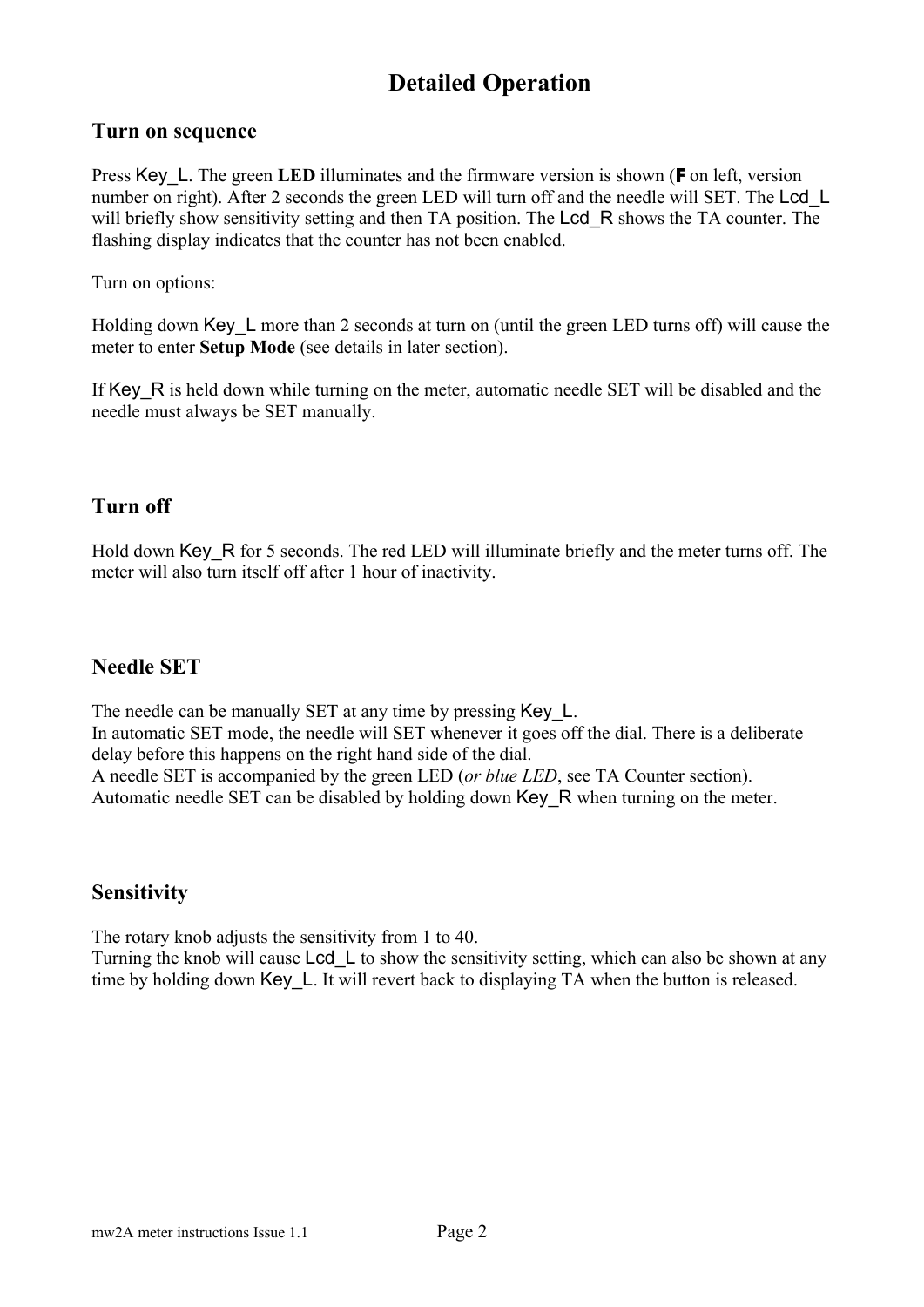# **TA Counter**

A flashing display indicates that the counter is disabled. The counter enable/disable can be toggled by pressing Key R.

To zero the counter, hold down Key\_R for 2 seconds.

Counting is inhibited by the Body Motion Detector. If Body Motion occurs *causing the needle to go off the right hand side of the dial*, the counter will be disabled during the next needle SET. A needle SET is usually accompanied by the green LED, however a needle SET with counter inhibited is accompanied instead by the blue LED.

## **Needle TA Counter**

The counter can optionally work continuously, not just when a needle SET occurs. It will however only accumulate counts when the TA changes by 0.1 divisions or more, so small changes will be disregarded.

See instructions for **Setup Mode** on how to enable this feature.

### **LED**

The LED can display red, green or blue. See relevant sections in this document for the meaning of these LED colours.

Note that the brightness of each colour can be adjusted, see **Setup Mode**.

## **Body Motion Detector**

Unnaturally sharp changes in the needle motion are detected as body motion. This is indicated by the blue LED. This feature is useful on automatic SET meters since the counter is then able to reject body motion, see **TA Counter** section.

Note that a good gentle can squeeze will not trigger the detector, and it can be used as a training excercise for this.

For those who find the blue LED irritating (such as during training drills with coach simulated reads) it can be turned off in **Setup Mode**.

Three levels of detection can be chosen, see **Setup Mode**. It is recommended to use the highest level unless it causes problems with triggering on heartbeat etc.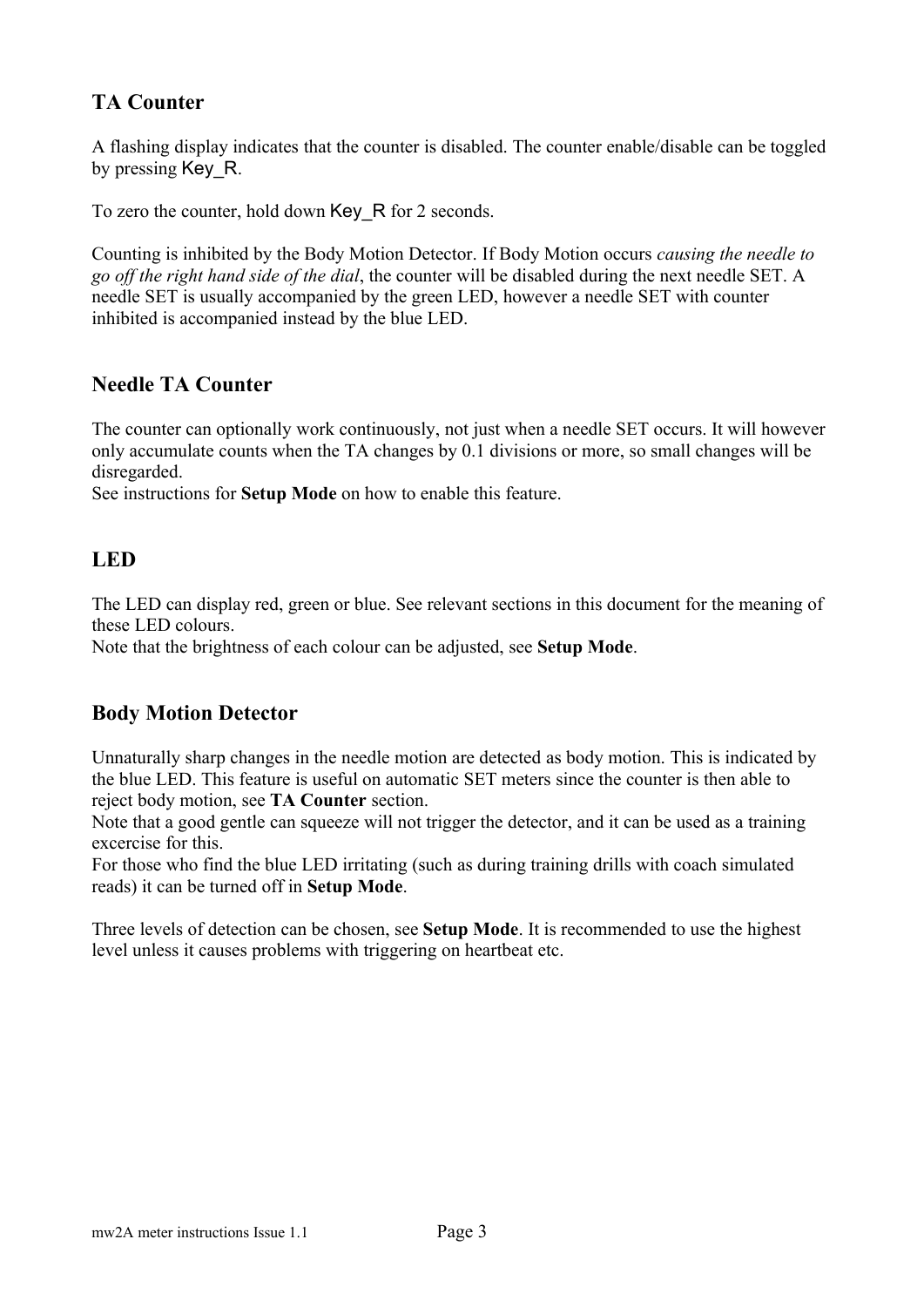# **Closing the Lid**

The tension in the hinges causes them to spring back and leave the lid slightly open. To fully close the lid press down firmly with the palm of the hand near the top of the lid, to make the hinges 'overtravel'



#### **Batteries**

The meter runs on 2 AA alkaline batteries. A low battery condition is indicated at turn on by the red LED illuminating and **L o** appearing on Lcd\_L. To continue using the meter, press Key\_L, and replace the batteries at the next opportunity.

Batteries should be inserted with positive end towards the removable cap. Always use a suitable sized coin to release the cap, a screwdriver can damage the plastic.

Note that most meter problems are caused by leaking batteries. It is advisable to remove them if the meter is stored for long periods, or change them at least every 2 years. Battery life is over 500 hours.

### **Firmware Upgrade**

Like most modern electronic devices, the meter is controlled by a computer chip. This can be reprogrammed to change features or operation of the meter. The program is called *firmware* and the version number installed in the meter is shown on Lcd\_R at turn on, while **F** is shown on Lcd\_L. Firmware can be upgraded via a USB cable connected to a computer running Windows operating system. A separate instruction document provides details. However no upgrades are anticipated in the forseeable future.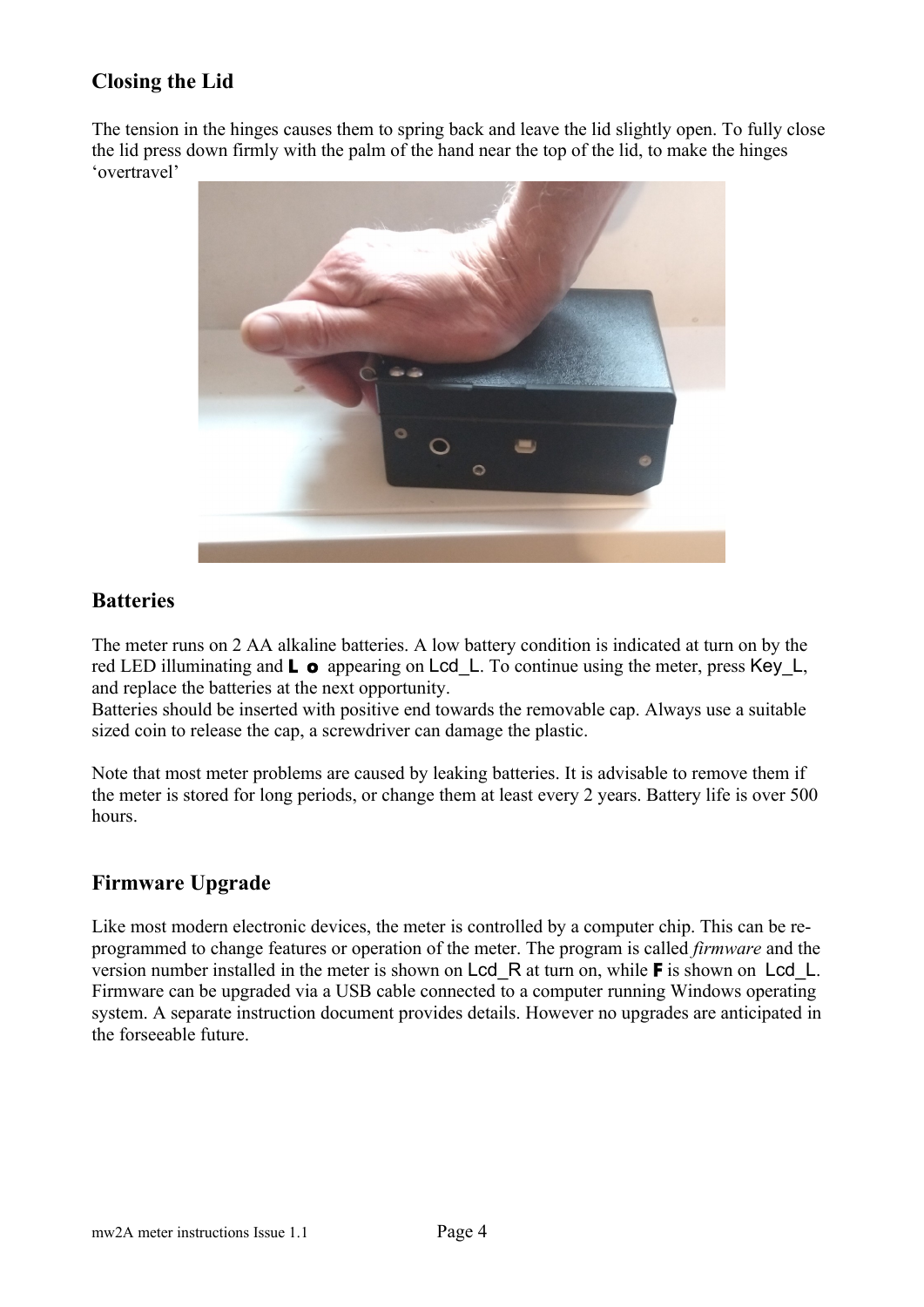## **Setup Mode**

This mode is entered by holding down Key L for 2 seconds when turning on the meter until the green LED turns off (2 seconds) Lcd L and Lcd R will display all segments.

Cycle through the settings in this order by pressing Key\_R.

- **1** Green LED brightness
- **2** Blue LED brightness
- **3** Red LED brightness
- **4** Body Motion sensitivity<br>**5** Needle TA counter on/o
- **5** Needle TA counter on/off
- **6** Back to (1)

All settings will display their current value until changed by rotating the sensitivity knob.

**1,2,3:** LED Brighness -

Use the sensitivity knob to change the brightness for each colour. The LED will light at the current brightness setting and only change if the sensitivity knob is moved while that colour is selected.

**4:** Body Motion sensitivity -

In this mode the display shows **b** followed by a 1, 2 or 3.

**b** 3 = most sensitive **b** 2 **b** 1 = least sensitive

**5:** Needle TA Counter -

In this mode the display shows **n** followed by the words **o n** or **o F F** . Rotate the sensitivity knob to change setting.

To exit **Setup Mode**, press Key\_L.